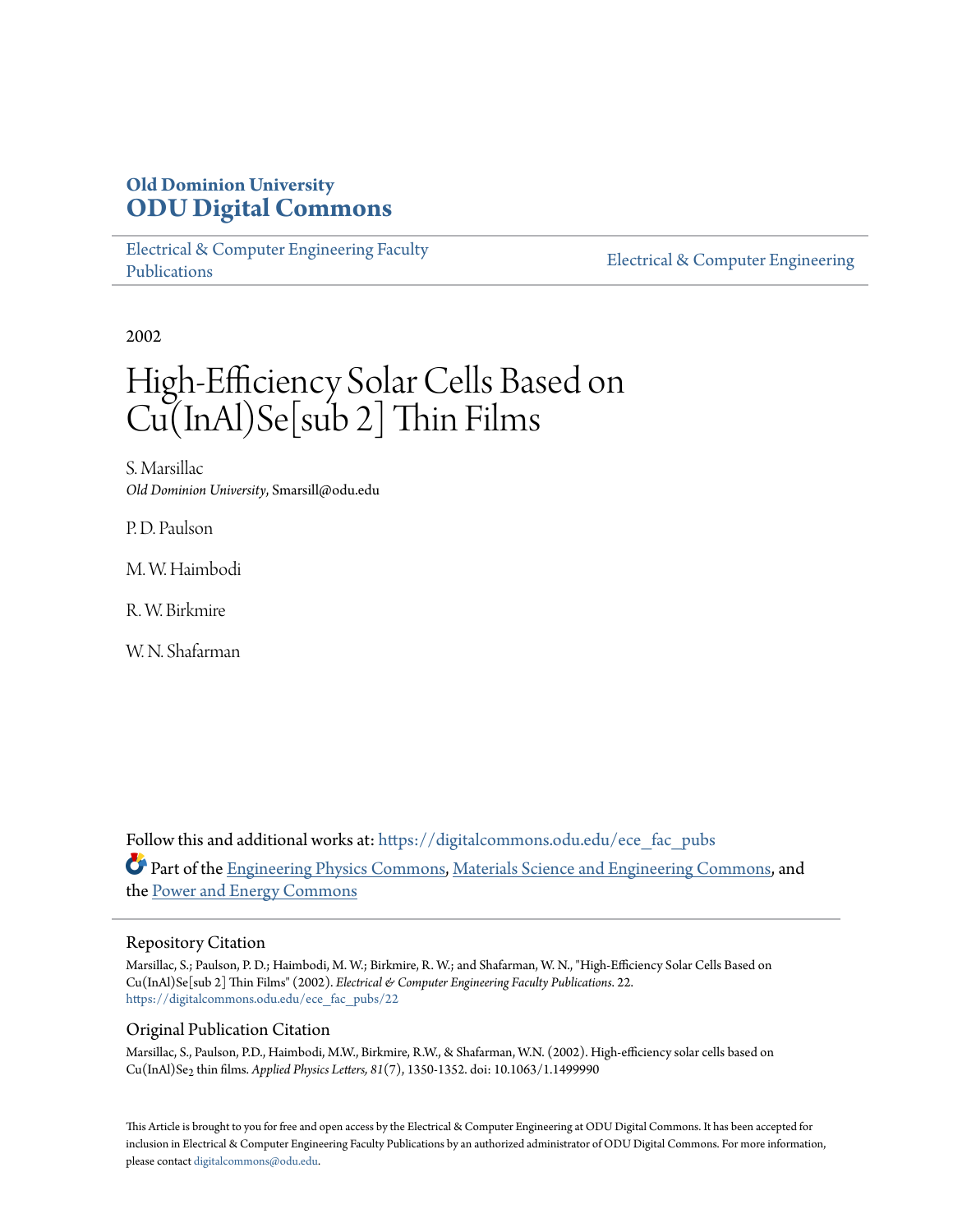



## **High-efficiency solar cells based on Cu ( InAl ) Se 2 thin films**

[S. Marsillac,](http://scitation.aip.org/search?value1=S.+Marsillac&option1=author) [P. D. Paulson](http://scitation.aip.org/search?value1=P.+D.+Paulson&option1=author), [M. W. Haimbodi,](http://scitation.aip.org/search?value1=M.+W.+Haimbodi&option1=author) [R. W. Birkmire,](http://scitation.aip.org/search?value1=R.+W.+Birkmire&option1=author) and [W. N. Shafarman](http://scitation.aip.org/search?value1=W.+N.+Shafarman&option1=author)

Citation: [Applied Physics Letters](http://scitation.aip.org/content/aip/journal/apl?ver=pdfcov) **81**, 1350 (2002); doi: 10.1063/1.1499990 View online: <http://dx.doi.org/10.1063/1.1499990> View Table of Contents: <http://scitation.aip.org/content/aip/journal/apl/81/7?ver=pdfcov> Published by the [AIP Publishing](http://scitation.aip.org/content/aip?ver=pdfcov)

#### **Articles you may be interested in**

[Reliable wet-chemical cleaning of natively oxidized high-efficiency Cu\(In,Ga\)Se2 thin-film solar cell absorbers](http://scitation.aip.org/content/aip/journal/jap/116/23/10.1063/1.4903976?ver=pdfcov) J. Appl. Phys. **116**, 233502 (2014); 10.1063/1.4903976

[Structure and interface chemistry of MoO3 back contacts in Cu\(In,Ga\)Se2 thin film solar cells](http://scitation.aip.org/content/aip/journal/jap/115/3/10.1063/1.4862404?ver=pdfcov) J. Appl. Phys. **115**, 033514 (2014); 10.1063/1.4862404

[Study of molybdenum back contact layer to achieve adherent and efficient CIGS2 absorber thin-film solar cells](http://scitation.aip.org/content/avs/journal/jvsta/23/4/10.1116/1.1889440?ver=pdfcov) J. Vac. Sci. Technol. A **23**, 1197 (2005); 10.1116/1.1889440

[Cathodoluminescence of Cu\(In,Ga\)Se 2 thin films used in high-efficiency solar cells](http://scitation.aip.org/content/aip/journal/apl/83/23/10.1063/1.1631083?ver=pdfcov) Appl. Phys. Lett. **83**, 4770 (2003); 10.1063/1.1631083

[CuIn 1−x Al x Se 2 thin films and solar cells](http://scitation.aip.org/content/aip/journal/jap/91/12/10.1063/1.1476966?ver=pdfcov) J. Appl. Phys. **91**, 10153 (2002); 10.1063/1.1476966



 This article is copyrighted as indicated in the article. Reuse of AIP content is subject to the terms at: http://scitation.aip.org/termsconditions. Downloaded to IP: 128.82.253.83 On: Fri, 08 Jan 2016 00:46:04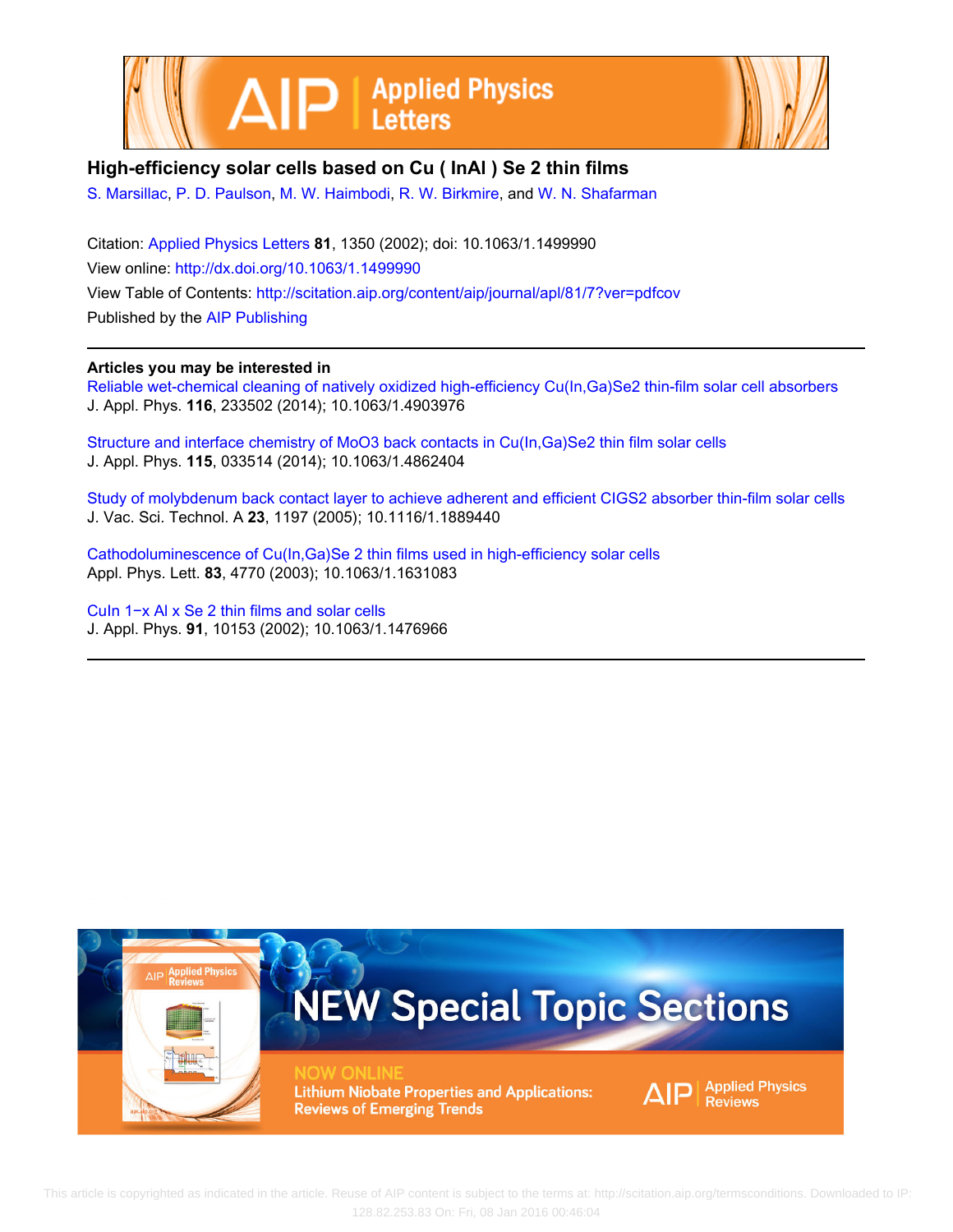### **High-efficiency solar cells based on Cu(InAl)Se<sub>2</sub> thin films**

S. Marsillac,<sup>a)</sup> P. D. Paulson, M. W. Haimbodi, R. W. Birkmire, and W. N. Shafarman<sup>b)</sup> *Institute of Energy Conversion, University of Delaware, Newark, Delaware 19716*

(Received 28 May 2002; accepted for publication 17 June 2002)

A Cu(InAl)Se<sub>2</sub> solar cell with 16.9% efficiency is demonstrated using a Cu(InAl)Se<sub>2</sub> thin film deposited by four-source elemental evaporation and a device structure of glass/  $Mo/Cu(InAl)Se<sub>2</sub>/CdS/ZnO/indium$  tin oxide/(Ni/Algrid)/MgF<sub>2</sub>. A key to high efficiency is improved adhesion between the  $Cu(InAl)Se<sub>2</sub>$  and the Mo back contact layer, provided by a 5-nm-thick Ga interlayer, which enabled the Cu(InAl)Se<sub>2</sub> to be deposited at a 530 °C substrate temperature. Film and device properties are compared to  $Cu(InGa)Se<sub>2</sub>$  with the same band gap of 1.16 eV. The solar cells have similar behavior, with performance limited by recombination through trap states in the space charge region in the Cu(InAl)Se<sub>2</sub> or Cu(InGa)Se<sub>2</sub> layer. © 2002 American *Institute of Physics.* [DOI: 10.1063/1.1499990]

The Cu(InGa)Se<sub>2</sub> thin films in high efficiency solar cells typically have  $Ga/(In+Ga) \approx 0.1 - 0.3$  giving a band gap  $(E_g)$ =1.1–1.2 eV. Significant effort has been made to develop high efficiency solar cells based on wider band gap  $CuInSe<sub>2</sub>$  alloys by replacing In with Ga, or Se with S. The goal is improved module performance resulting from the tradeoff between higher voltage and lower current at maximum power which can allow fewer scribes for monolithic integration or reduced losses in the transparent conducting oxide layer. Further, wider band gaps could be used to develop multijunction devices with even higher efficiency. However, with band gaps greater than 1.3 eV, the efficiency of  $Cu(InGa)Se<sub>2</sub>$  devices is limited by a degradation of the electronic properties of the  $Cu(InGa)Se<sub>2</sub>$  layer leading to losses in fill factor (FF) and open circuit voltage ( $V_{\text{OC}}$ ).<sup>1,2</sup>

We have recently reported on  $Cu(InAl)Se<sub>2</sub>$  films deposited by multisource elemental evaporation, in which the band gap can be varied from 1.0 to 2.7 eV.<sup>3,4</sup> Solar cells with 11% efficiency were fabricated, but poor adhesion limited the substrate temperature  $(T_{SS})$  used for the growth of the  $Cu(InAl)Se<sub>2</sub> film which restricted the cell efficiency. In this$ letter, a method to improve the adhesion, allowing higher  $T_{SS}$ , is presented and a Cu(InAl)Se<sub>2</sub> based solar cell with 16.9% efficiency is demonstrated. Film and device properties are compared to  $Cu(InGa)Se<sub>2</sub>$  with the same band gap of 1.16 eV.

 $Cu(InAl)Se<sub>2</sub>$  and  $Cu(InGa)Se<sub>2</sub>$  films were deposited by elemental evaporation on Mo-coated soda lime glass at  $T_{SS}$ = 530 and 550 °C, respectively. The films were 2.0–2.5  $\mu$ m thick. The ratio of Al or Ga to In was adjusted so that the films had the same band gap. Delivery rates of all metals were constant during the 60 min film growth and secondary ion mass spectroscopy (SIMS) depth profile measurements confirmed that the films have uniform composition and, therefore, band gap. At substrate temperatures greater than 450 °C, the Cu(InAl)Se<sub>2</sub> did not adhere well to the glass/Mo substrate. It has been previously shown that the addition of Ga to CuInSe<sub>2</sub> films improves their adhesion to Mo.<sup>5</sup> Therefore, a 5-nm-thick Ga film was sputtered onto the Mo prior to the growth of  $Cu(InAl)Se<sub>2</sub>$ . This resulted in improved adhesion and allowed films to be deposited at  $T_{SS} = 530$  °C. SIMS measurements showed that the Ga is distributed through the Cu(InAl)Se<sub>2</sub> film, but it accounts for only 0.3 at. % of the Cu(InAl)Se<sub>2</sub>. All Cu(InGa)Se<sub>2</sub> films exhibited good adhesion.

The compositions of  $Cu(InAl)Se<sub>2</sub>$  and  $Cu(InGa)Se<sub>2</sub>$ films were determined by energy dispersive x-ray spectroscopy (EDS) and are shown in Table I. The ratios  $x = A l/(In$  $+$ Al) and Ga/(In + Ga) were 0.13 and 0.26, respectively, for films with  $E<sub>g</sub>=1.16$  eV. For the Cu(InAl)Se<sub>2</sub>, the optical absorption coefficient  $(\alpha)$  was determined by spectroscopic ellipsometry<sup>4</sup> and  $E<sub>g</sub>$  was obtained from the intercept of  $(\alpha E)^2$  plotted versus *E*. The band gap for Cu(InGa)Se<sub>2</sub> was determined from the composition as in previous work.<sup>1</sup> Scanning electron microscopy characterization of the surface and the cross section of the films shows similar surface morphology with columnar grains for both films, and cross-sectional grain width in the range of  $\sim$ 1  $\mu$ m.

 $X$ -ray diffraction  $(XRD)$  measurements with Bragg– Brentano  $(\theta - 2\theta$  configuration) focusing geometry and Cu  $K\alpha$  radiation show that the Cu(InAl)Se<sub>2</sub> and Cu(InGa)Se<sub>2</sub> films are single phase and nearly randomly oriented. Figure 1 compares the  $(112)$  reflections for CuInSe<sub>2</sub>, Cu(InAl)Se<sub>2</sub>, and Cu(InGa)Se<sub>2</sub>. The lattice spacing  $d(112)$  and full width at half maximum (FWHM) are included in Table I. In each case, the variation in lattice spacing with Al and Ga content follows Vegards law,<sup>4</sup> but the shift in  $d(112)$  from CuInSe<sub>2</sub>,

TABLE I. Results of EDS and XRD measurements on  $Cu(InAl)Se<sub>2</sub>$  and  $Cu(InGa)Se<sub>2</sub>$  films.

|                         |      |           | Al or |      |               | d(112)  | <b>FWHM</b> |
|-------------------------|------|-----------|-------|------|---------------|---------|-------------|
| Sample                  | Cu   | In        | Ga    | Se   | $\mathcal{X}$ | $(\AA)$ | (°)         |
| Cu(InAl)Se <sub>2</sub> |      | 23.5 23.0 | 3.5   | 50.0 | 0.13          | 3.324   | 0.14        |
| Cu(InGa)Se <sub>2</sub> | 24.1 | 19.7      | 6.9   | 49.3 | 0.26          | 3.312   | 0.13        |

a)Permanent address: Equipe de Physique des Solides pour l'Electronique, FSTN, BP 92208, 2 Rue de la Houssinière, 44322 Nantes Cedex 03, France.

<sup>&</sup>lt;sup>b)</sup>Electronic mail: wns@udel.edu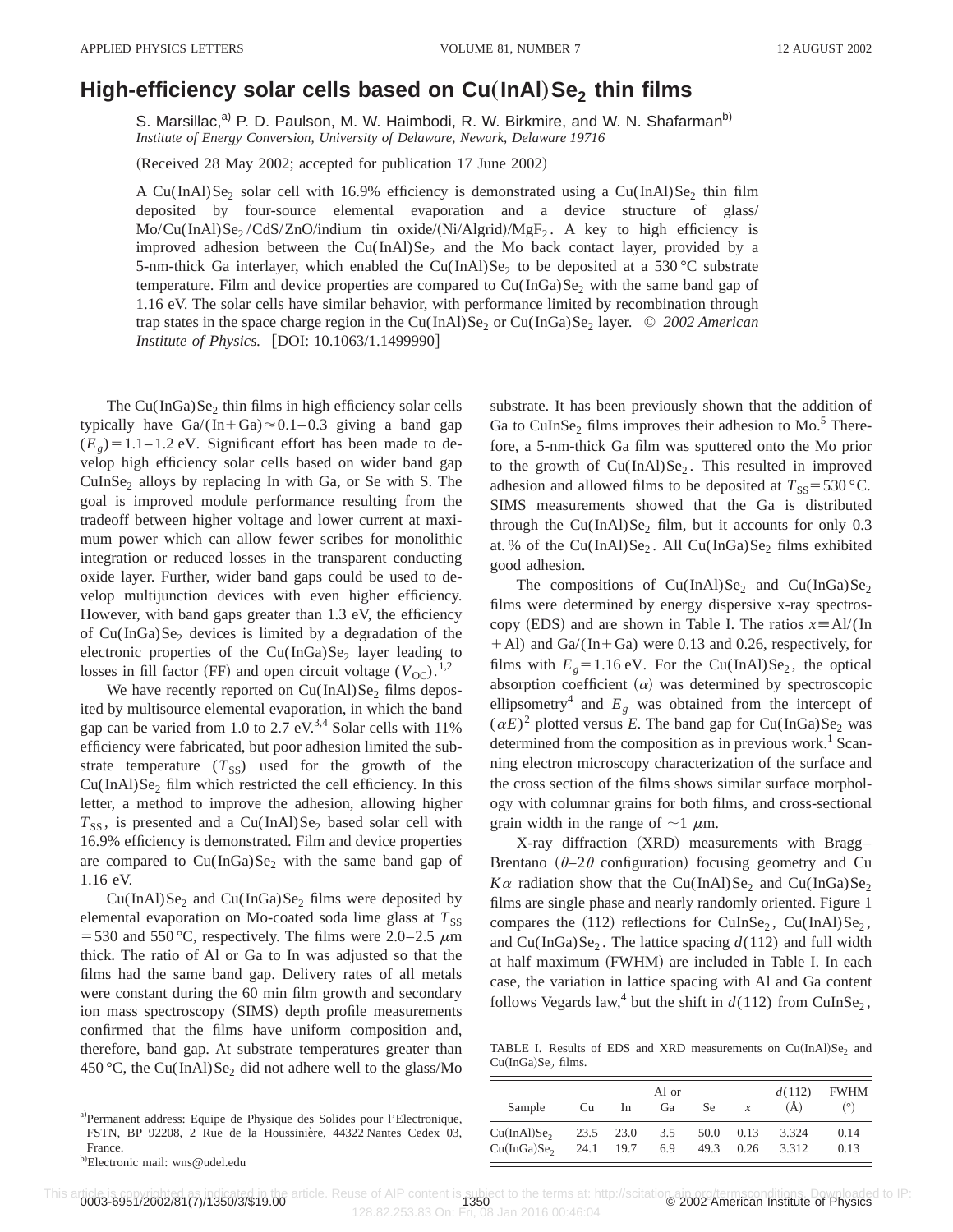

FIG. 1. XRD scans of the (112) peaks of the Cu(InAl)Se<sub>2</sub> and Cu(InGa)Se<sub>2</sub> films and a  $CulnSe<sub>2</sub> film for comparison.$ 

with  $d(112) = 3.343$  Å, is smaller for the Cu(InAl)Se<sub>2</sub> film than for the  $Cu(InGa)Se<sub>2</sub>$ . This shows that alloying with Al allows the band gap to be increased with less variation in lattice spacing than with Ga. The FWHM for all films is comparable to the instrumental broadening of 0.11° which indicates that compositional variations are small, with a maximum variation in *x* of  $\pm 2\%$ .

Solar cells were fabricated with the structure glass/Mo/  $[Cu(InAl)Se<sub>2</sub>$  or  $Cu(InGa)Se<sub>2</sub>]/CdS/ZnO/indium$  tin oxide  $(ITO)/MgF_2$  with a Ni/Al collection grid. The CdS was deposited with a thickness of  $\sim$ 40 nm by chemical bath deposition. ZnO and ITO were deposited by rf sputtering, with the ITO having a sheet resistance of  $25\Omega/\Box$ . The MgF<sub>2</sub> antireflection layers and grids were deposited by electron-beam evaporation. Current–voltage  $(J-V)$  characteristics were measured at the National Renewable Energy Laboratory (NREL) under standard conditions (100 mW/cm<sup>2</sup>, 25 °C; ASTM: E 892 Global). The open circuit voltage  $(V_{OC})$ , short circuit current  $(J_{\text{SC}})$ , and efficiency  $(\eta)$  are listed in Table II. The  $J-V$  and quantum efficiency (QE) curves, also measured at NREL, are shown in Figs. 2 and 3. The cells have comparable efficiency with slightly higher  $V_{OC}$  and lower FF for the Cu(InAl)Se<sub>2</sub> device. The QE curves are nearly indistinguishable, in agreement with the cells having the same band gap and  $J_{SC}$ .

The  $J-V$  data were analyzed using a standard diode equation

$$
J = J_0 \exp\left[\frac{q}{AkT}(V - R_s J)\right] - J_0 - J_L + GV,\tag{1}
$$

where  $J_0$  is the forward current,  $A$  is the diode quality factor,  $J_L$  is the light generated current,  $R_S$  is the series resistance, and *G* is the shunt conductance. For the devices in this work,  $G<1$  mS/cm<sup>2</sup> and can be neglected.  $R<sub>S</sub>$  was determined

TABLE II. Solar cell parameters and results of diode analysis.

| Film                                                                                               |  | $\eta$ $V_{\text{OC}}$ $J_{\text{SC}}$ FF $R_S$<br>(%) $(mV)$ $(mA/cm^2)$ (%) $(\Omega \text{ cm}^2)$ A $(mA/cm^2)$ |  | $J_0$ |
|----------------------------------------------------------------------------------------------------|--|---------------------------------------------------------------------------------------------------------------------|--|-------|
| $Cu(InAl)Se_2 16.9 621$                                                                            |  | 36.0 75.5 0.5 1.5 $1 \times 10^{-5}$                                                                                |  |       |
| is ar $\mathbb{G}$ e(InGa)Se $_{2}$ rig16ed a593dicate35;8 the a7idle. R $9$ dse of A1P c37id0( is |  |                                                                                                                     |  |       |



FIG. 2. Current–voltage curves for the Cu(InAl)Se<sub>2</sub> and Cu(InGa)Se<sub>2</sub> devices.

from the intercept of a plot of the derivative *dV*/*dJ* vs (*J*  $+J_{\text{SC}}$ <sup>-1</sup>, since, according to Eq. (1) with  $J_L = J_{\text{SC}}$ :

$$
\frac{dV}{dJ} = R_s + \frac{AkT}{q}(J + J_{sc})^{-1}.
$$
 (2)

Using the value of  $R<sub>S</sub>$ , listed in Table II, the semilogarithmic plot of  $J+J_{SC}$  vs  $V-R_SJ$  is shown for the two cells in Fig. 4. In each case the data is linear over more than an order of magnitude demonstrating a good fit to Eq.  $(1)$ with no significant loss due to voltage dependent collection of the light generated current. The slope and intercept in Fig. 4 give *A* and  $J_0$ , also listed in Table II. In addition, the temperature dependence of  $V_{OC}$  was measured at 10 K intervals from 218 to 318 K. For both cells,  $V_{OC}$  varied linearly with *T* and extrapolation to  $T=0$  gave the band gap of 1.16 V. This shows that the recombination is in the absorber layer. Thus, the diode behavior of both devices is consistent with the forward diode current limited by Shockley–Read–Hall recombination through trap states within the space-charge region of the absorber.<sup>6,7</sup> The Cu(InAl)Se<sub>2</sub> device has larger *A* and smaller  $J_0$  than the Cu(InGa)Se<sub>2</sub> which suggest differences in the defect distributions which control the recombination.

In conclusion, the adhesion of  $Cu(InAl)Se<sub>2</sub>$  films was improved by the addition of a 5-nm-thick Ga film on the glass/Mo substrate which allowed the films to be deposited at



This arcu(InGa)SegrigheEd a5%3dicate35.8 the aTtiJle. Redse of Late c3X10<sup>-6</sup> subject of the communication approximation surves for the Cu(InAl)Separadd to IP: **Cu(InGa)Se<sub>2</sub>** devices.<br>128.82.253.83 On: Fri, 08 Jan 2016 00:46:04